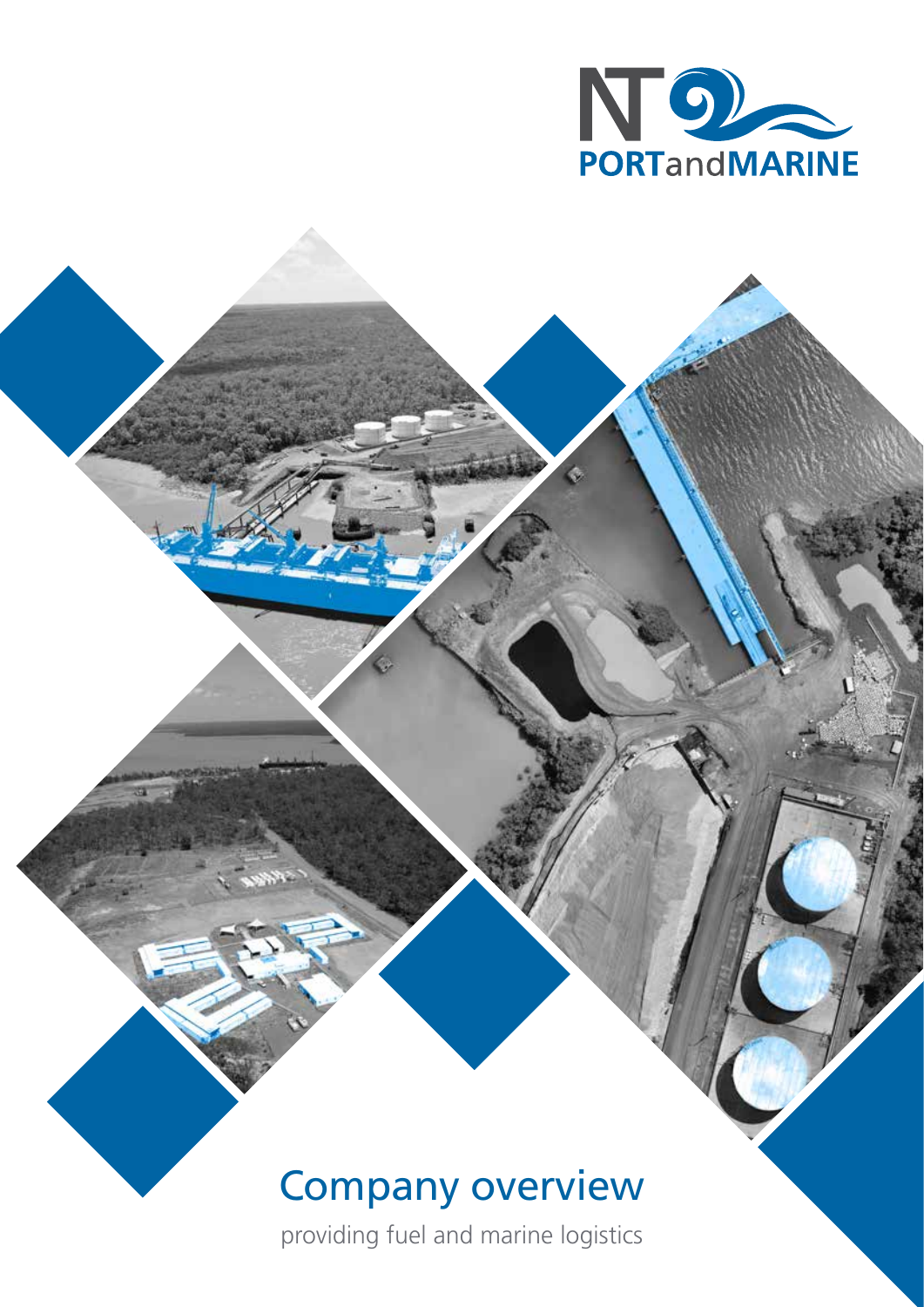NT Port and Marine is a marine services company based in Darwin, Australia, and a subsidiary of AusGroup Limited. We offer logistics and marine transportation support services to the oil and gas industry, general marine and defence sectors.

With locations at Port Melville and East Arm Supply Base, we can provide marine and land fuel, areas for laydown and storage, berthage and accommodation facilities.

# Port Melville

Located at South Barlow Point, 63 nautical miles north of Darwin, Port Melville offers a security regulated port approved by the Commonwealth Government of Australia.

Port Melville is a multi-user facility supporting the Northern Territory oil & gas industry, marine transport industry and local Tiwi community through the provision of a port facility and ancillary services.

The Port Melville fuel facility consists of three vertical storage tanks with the capacity to hold up to 30 million litres of fuel. The facility also has a motor control centre room, dispensing pump skid, metering skid, waste water system, slops tank, fire protection and a light vehicle refueling system.

The wharf at Port Melville is approved for vessels up to 50,000 DWT with a water depth of 14m alongside and a 220m long dock face. Our adjacent on-shore facilities comprise a 10 hectares of cleared area suitable for; laydown, warehouse and appropriate industrial development, fuel storage, workshop, woodchip stockpile area, office facilities, wash-down facilities and container inspection facilities.

#### Fuel Facility

- Storage capacity of 30 million litres
- Offloading rate of 13,000l / minute at 1000kPa
- Motor control room
- Dispensing pump skid
- Mettering skid
- Waste water system
- Slops tank
- Fire protection
- Light vehicle refuelling system

#### The Wharf

- Approved for vessels up to 50,000 DWT
- Water depth of 14m alongside and a 220m long dock free with a 110m concrete shore connection pontoon
- Roll-on / roll-off ramp.

# East Arm Supply Base

The East Arm Supply Base, located at East Arm in the Northern Territory, was established in 2011 as a roll-on / roll-off marine loading and wharf facility with a four hectare laydown yard. The base is ideally located and equipped to expand upon its current usage, to service offshore oil and gas operations, general marine operations and provide logistical services to the construction and mining industries.

The base serves as the mainland link to Port Melville and includes a newly built steel sheet pile slipway with a width of 53 metres and depth of 85 metres. With a maximum water depth of six metres, it has the capacity to support heavy load facilities of up to 200mt. There is berth space for up to four vessels, approximately four hectares of laydown area, 2,500m<sup>2</sup> of undercover storage and workshop space, office space and fabrication and repair shop capabilities.

# About us

# Fuel Supply

The port is designated as a security controlled port by the Australian government and is licensed as a storage facility for goods, subject to customs control (petroleum and like products).

With three vertical storage tanks, each with a capacity of 10 million litres, fuel facility is fully Australian Taxation Office (ATO) compliant and able to offer bonded and unbonded fuel.

The fuel facility is fully equipped with a motor control room, dispensing pump skid, metering skid, waste control system, slops tank and a fire protection system.

#### Land fuel supply

Port Melville is able to supply communities and commercial/industrial operations on Melville Island with diesel fuel via a dedicated 17,000 litre capacity tanker truck, operated by trained personnel.

Marine fuel supply Port Melville is able to refuel any vessel up to 50,000 DWT with marine gas oil/diesel at variable rates. The port is equipped with a comprehensive range of hose and coupling sizes to accommodate all requirements. We are also able to refuel vessels requiring small volumes/low flow rates.

# Notice of Arrival (NOA) and Vessel Services

#### Port Melville

Port Melville's floating concrete wharf was commissioned in 2013. Situated in the sheltered waters of Apsley Strait, it provides 220 metres of berth face and has a 14 metre minimum depth alongside.

The wharf is able to accommodate offshore support vessels, barges and handy-sized tankers and bulkers up to 50,000 tonnes.

Aside from the main wharf, the facility comprises a landing barge ramp, a common user area, a container storage, bulk fuel storage and bunkering capability as well as a woodchip stockpile and associated loading systems.

A berth reservation system applies at Port Melville, enabling vessels with prior bookings to have priority over those without reservations. Vessels without bookings may be allowed to berth with the approval of the Harbour Master, generally in order of arrival, pending berth availability. Priority may be granted to any type of vessel in cases of emergency and in the public interest.

Port Melville is operational 24 hours a day, seven days a week. Pilotage to / from anchor and departures from berth will be conducted day or night. Arrivals to berth will only be conducted in daylight hours.

# NT Port and Marine can provide a range of solutions for clients in the Northern Territory.

# **Services**